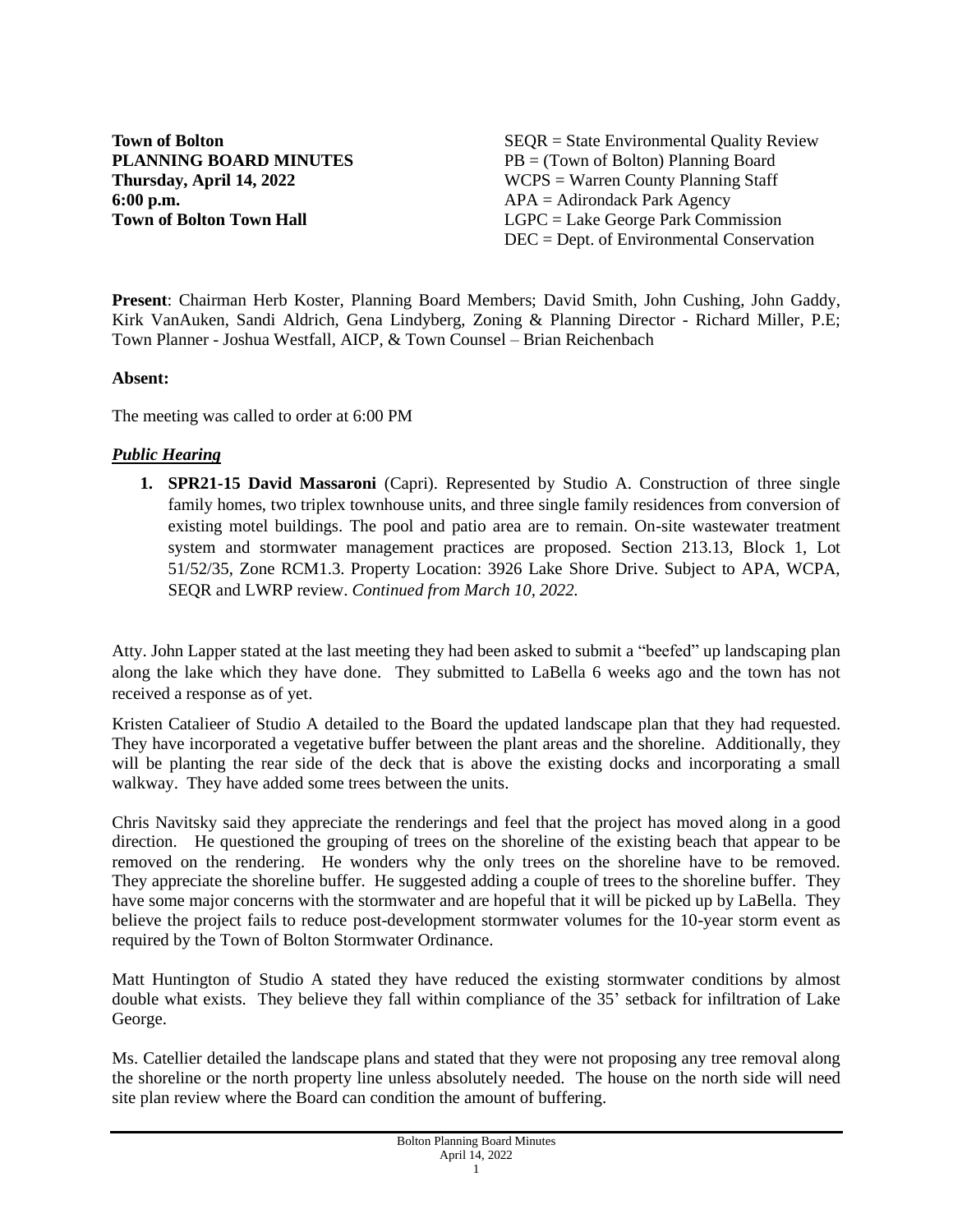Sandi Aldrich asked if the grouping of pines at the beach would stay. Mr. Massaroni said they would be right in front of the view of the house, and they would probably be removed and replaced with something else. Ms. Catellier detailed the buffering and planting on the plan.

John Gaddy asked if there was any information on when LaBella as to why they have not replied. Mr. Miller stated no, but they would check on it tomorrow. Herb Koster said they could reopen it if they are not happy with what LaBella says. Atty. Reichenbach stated they could deny the project, but they could not reopen the Public Hearing once it is closed. He said if they wanted to make a motion conditioned on what the engineering firm submits, they could, but the risk to the Board and applicant would be that if for some reason they did not get those conditions from LaBella within the 62 days their clock would run out. Herb Koster said he did not think it was fair that they were being held up by the Town's engineer. Sandi Aldrich asked what would be approved if the clock ran out. Atty. Reichenbach stated everything they had applied for in this application.

# **RESOLUTION:**

**Motion by** Kirk VanAuken to close the Public Hearing for SPR21-15. **Seconded by** Gena Lindyberg. **All in Favor. Motion Carried.**

**2. SD21-02 Twin Bolton Residential Sub-division, Twin Bolton, LLC.** Represented by Studio A. Subdivision for six townhouses (two triplex units) and 15 single family lots. Section 186.06, Block 1, Lot 14.1 and Section 186.07, Block 1, Lot 13, Zone RM1.3 and RL3; Property Location: 4799 Lake Shore Drive. Subject to WCPA, SEQR and LWRP review. Continued from March 10, 2022.

*\*This application was tabled at the applicant's request\**

# *Regular Meeting*

Chairman Koster asked if there were any changes or corrections to the March 10, 2022 minutes.

# **RESOLUTION:**

**Motion by** Gena Lindyberg to approve the March 10, 2022 minutes as presented. **Seconded by** Sandi Aldrich. **All in Favor. Motion Carried.** 

# *Old Business*

**3. SPR21-15 David Massaroni (Capri).** Represented by Studio A. Construction of three single family homes, two triplex townhouse units, and three single family residences from conversion of existing motel buildings. The pool and patio area are to remain. On-site wastewater treatment system and stormwater management practices are proposed. Section 213.13, Block 1, Lot 51/52/35, Zone RCM1.3. Property Location: 3926 Lake Shore Drive. Subject to APA, WCPA, SEQR and LWRP review.

Josh Westfall stated that the Planning Office recommends that upon any approval, the following should be agreed to and indicated on the plans: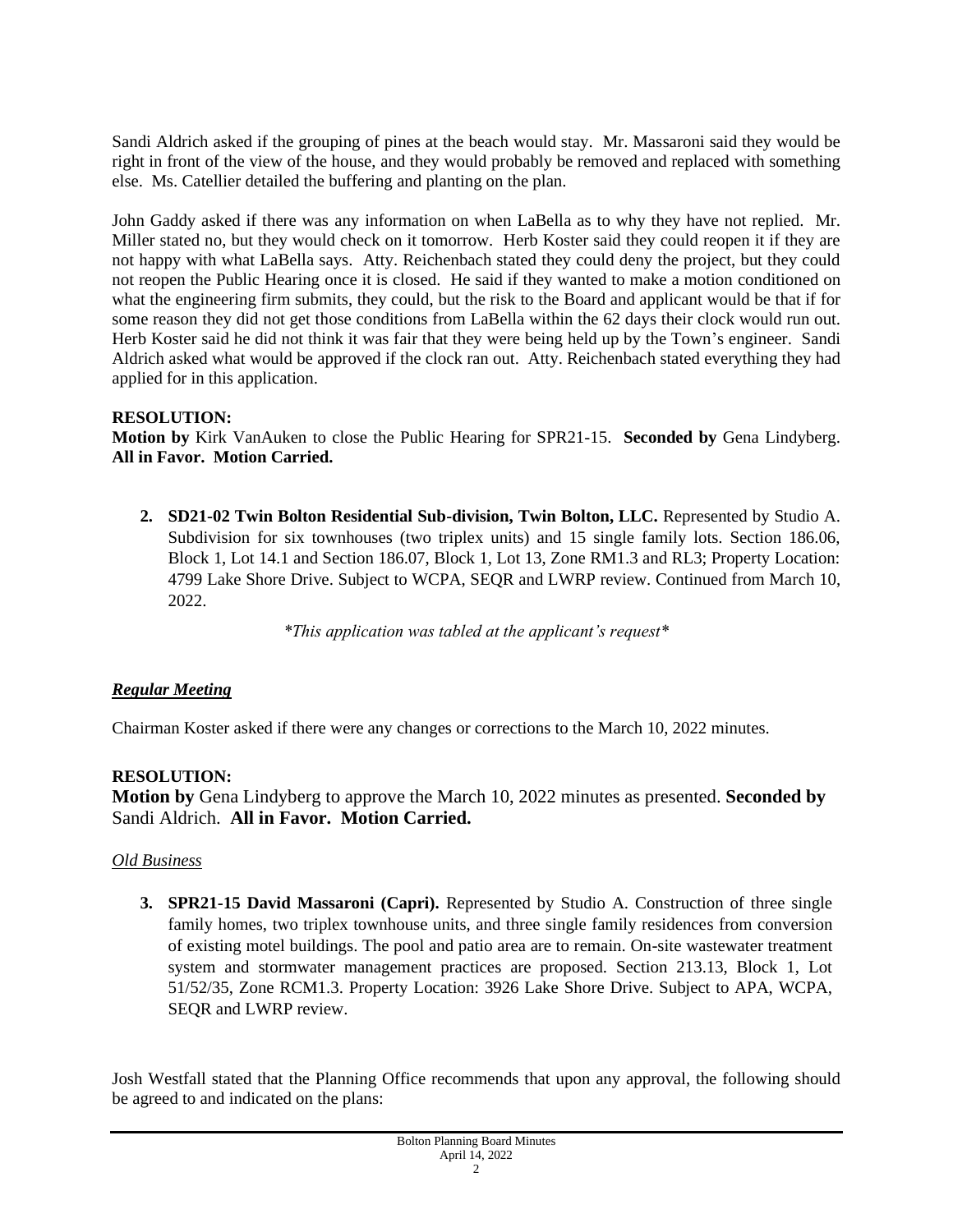- This project will be completed in one phase.
- At minimum all plantings as shown on final plans shall remain as illustrated or be replaced in kind, as feasible and to the satisfaction of the Planning and Zoning Office.
- An updated plan shall be submitted indicating for what structures blasting will be required for.
- Blasting shall be in conformance with all current local laws and regulations.
- Maintenance shall be performed as needed on all stormwater management facilities and areas.
- All lighting shall be downward facing and shielded, except as otherwise required for safety. There shall be no light trespass on adjacent properties, NY-9N, or Lake George.
- HOA Covenants shall stipulate that no hot tubs, spas, or garbage grinders will be permitted.
- Further site development will require Site Plan Review.
- Some trees could be added to large building on the northerly side to obscure it a little bit.

Kirk VanAuken stated he would like them to keep the clump of trees on the beach front until the Board knows what will be going up there when they come back for the individual buildings. Atty. Lapper stated understood.

John Gaddy inquired about any anticipated blasting. Mr. Huntington explained there were only two building that may require blasting. It all depended on if they would have basements. John Gaddy said he had concerns for blasting for the neighbors during the vacation season. Mr. Huntington stated it was not major blasting. Sandi Aldrich asked if it would possibly done in the fall. Mr. Huntington stated they way it was going now it was very possible. Gena Lindyberg inquired about neighboring wells and blasting. Atty. Lapper stated the blasting companies had all the required insurance in case of any issues that affect the neighboring properties.

John Gaddy said he would like to see a long-term enforceable replacement program developed for the trees on the site. Ms. Catellier stated they could add this.

# **RESOLUTION:**

**Motion by** Kirk VanAuken to table SPR21-15 to the May 12, 2022 meeting for additional information. **Seconded by** David Smith. **All in Favor. Motion Carried.** 

**4. SD21-02 Twin Bolton Residential Sub-division, Twin Bolton, LLC**. Represented by Studio A. Subdivision for six townhouses (two triplex units) and 15 single family lots. Section 186.06, Block 1, Lot 14.1 and Section 186.07, Block 1, Lot 13, Zone RM1.3 and RL3; Property Location: 4799 Lake Shore Drive. Subject to WCPA, SEQR and LWRP review.

*\*This application was tabled at the applicant's request\**

#### *New Business*

**5. SPR22-06 Nahaczewski.** Represented by Studio A. Applicant seeks Site Plan Approval for the construction of a 1,090 sq./ft. single-family residence and retaining walls. Stormwater management practices and an on-site wastewater treatment system are proposed. Contingent on area variances. Section 171.07, Block 1, Lot 42. Zone RL-3. Property Location: 20 Horicon Valley Lane. Subject to WCPA, APA, SEQR and LWRP review.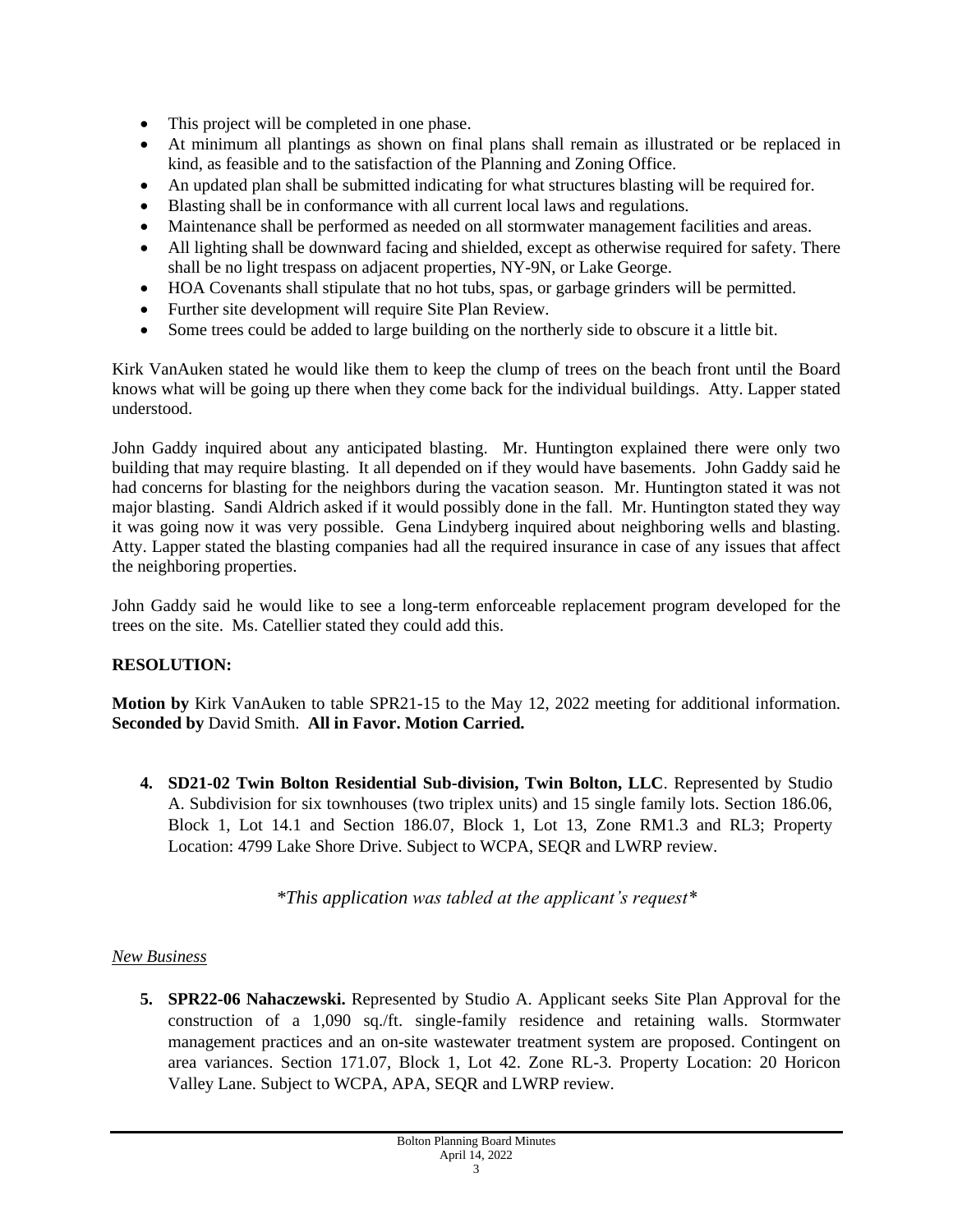*\*Application contingent on ZBA Approvals 4/12/2022 (ZBA Application V22-07)* 

Matt Huntington of Studio A presented the following:

- This site is steep with approximately 30% slope across the majority of it.
- It is a prefabricated structure that will be assembled on site.
- They had to create a series of retaining walls to form level areas to build on, which they have received variances for.
- The existing driveway is pushing 25% to 30% and in order to bring this down and make it somewhat manageable they needed to create the retaining walls.
- He detailed the retaining walls on the plans.
- They will have a walk-in basement.
- They are using an enhanced Presby type system for the wastewater.
- The stormwater was looked at as a major project by them even though it qualifies as a minor.
- He detailed the stormwater mitigations on the plans and although minor stormwater mitigation is all that is required, they looked at it as a major project.
- They will be using gutters for the roof that will be directed to drywells.
- They created riprap lined swells along the edge to mitigate any runoff coming off the hillside which would reduce what exists.
- This is a relatively modest house of approximately 1,000 sq. ft.

John Gaddy asked if they could step the retaining wall to avoid the 12' height. Mr. Huntington stated they had in some areas, but it was not feasible in other areas. The 12' area occurs in about only in about 10 linear ft.

John Cushing asked how far the wall and driveway was from the property line. Mr. Huntington replied that the driveway varies and starts at about 10' and goes to about 30'. The wall is about 10' off the property line, which they received a variance for.

Herb Koster asked if the retaining walls had tiebacks. Mr. Huntington stated these walls were designed not to have tiebacks. He detailed how they worked to the Board.

John Gaddy asked how deep they were into bedrock. Mr. Huntington replied that based on what he saw there really was not much, it would be helpful if there was some.

John Gaddy stated the lot looked like the site had been cleared for a while. Mr. Huntington stated that it had been cleared before the owners purchased it and the new stormwater would help mitigate much of the existing stormwater runoff.

Sandi Aldrich asked if they had any plans to replace trees. Mr. Huntington stated that they were not retained to do a planting plan, but it was certainly something they could present to the Board.

Sandi Aldrich inquired about the SEQRA form question 17a. Mr. Huntington stated technically it will, because stormwater flows off the site and across the road, but it is mitigating it to be less than what is coming off now. This will not be somebody else's problem.

John Cushing inquired if this was an approved subdivision. Josh Westfall stated that it was approved in 1971 and revised in 1987.

John Gaddy stated he would like to see some sort of a planting plan submitted and downward facing, shielded dark sky compliant exterior lighting.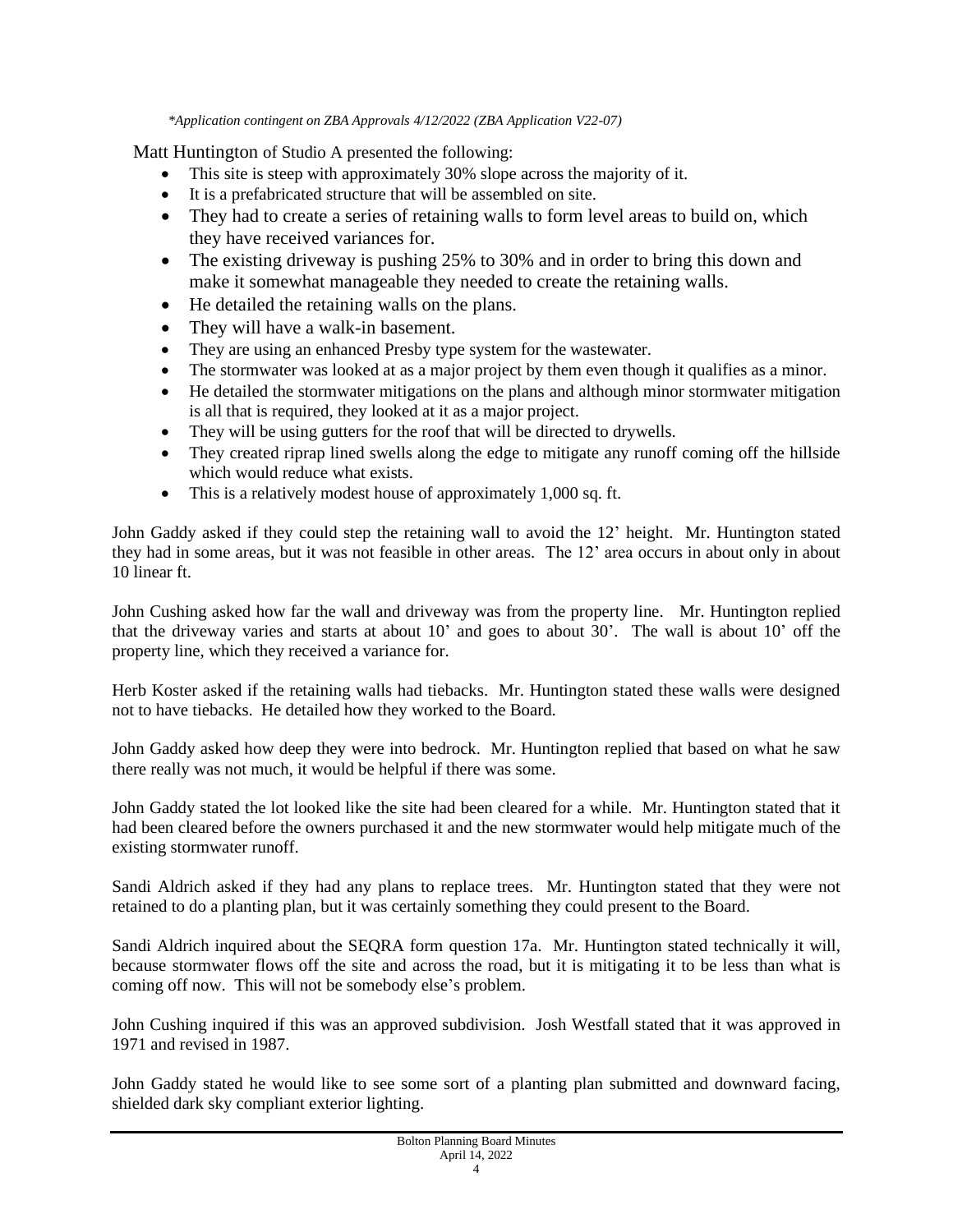Josh Westfall said that the Planning Office would recommends a row of plantings along the property line to address some concerns from a letter sent to the ZBA from the adjacent neighbors in opposition of the project, specifically with concerns for privacy.

No County Impact.

#### **RESOLUTION:**

**Motion by** David Smith to declare the Bolton Planning Board as lead agency for SPR22-06. **Seconded by** John Gaddy. **All in Favor. Motion Carried.** 

**Motion by** David Smith to accept SPR22-06 as complete; waive the Public Hearing, having met the criteria set forth in the code, grant final approval of the project as presented with the following conditions: 1) A Planting plan including privacy plantings along the northwest property line is to be submitted to the Planning Office for approval. 2) All exterior lighting is to be dark sky compliant, downward facing and shielded. This motion includes a SEQR & LWRP analysis and findings of no negative environmental impacts with all aspects favorable to the application as presented. **Seconded by** John Gaddy. John Cushing **Opposed**. **All others in Favor. Motion Carried.** 

**6. SPR22-07 Huddle Properties.** Represented by Louis DeSantis. Applicant site plan approval for the reuse of former winery tasting room to be converted into a restaurant use. Section 171.15, Block 2, Lot 36.1. Zone GB 5000. Property Location: 4973 Lake Shore Drive. Subject to WCPA, SEQR and LWRP review.

Andrea Rice stated this application is to replace an existing sign and change the existing use to a restaurant and full bar with a maximum capacity of 49. The sign would be 40 x 30. John Cushing stated it was supposed to be 12 x 12.

Gena Lindyberg asked if this building was being used as currently built. Ms. Rice replied yes.

Sandi Aldrich asked how they came up with the number of 49 maximum capacity. David Smith stated this was the number given by the county fire inspector. It is done by the square footage. Gena Lindyberg asked if this included the employees. Ms. Rice replied yes. Sandi Aldrich stated she counted 41 seats. David Smith stated it was based off the square footage, not the seating shown.

Sandi Aldrich asked if there would be any outside seating. Ms. Rice replied, no.

Gena Lindyberg asked if they owned the whole building. Ms. Rice stated she believes so.

Herb Koster asked where the sign would be going. Ms. Rice stated they would be placing it in the existing brackets that previously held the winery sign.

Josh Westfall stated that he had gone to the site and this approval would be for a change in use and a new sign. The sign would be located in the existing location of the winery sign with the lights oriented the same way. There will be no outside seating. They have previously received density, parking and outside dining variances for this parcel.